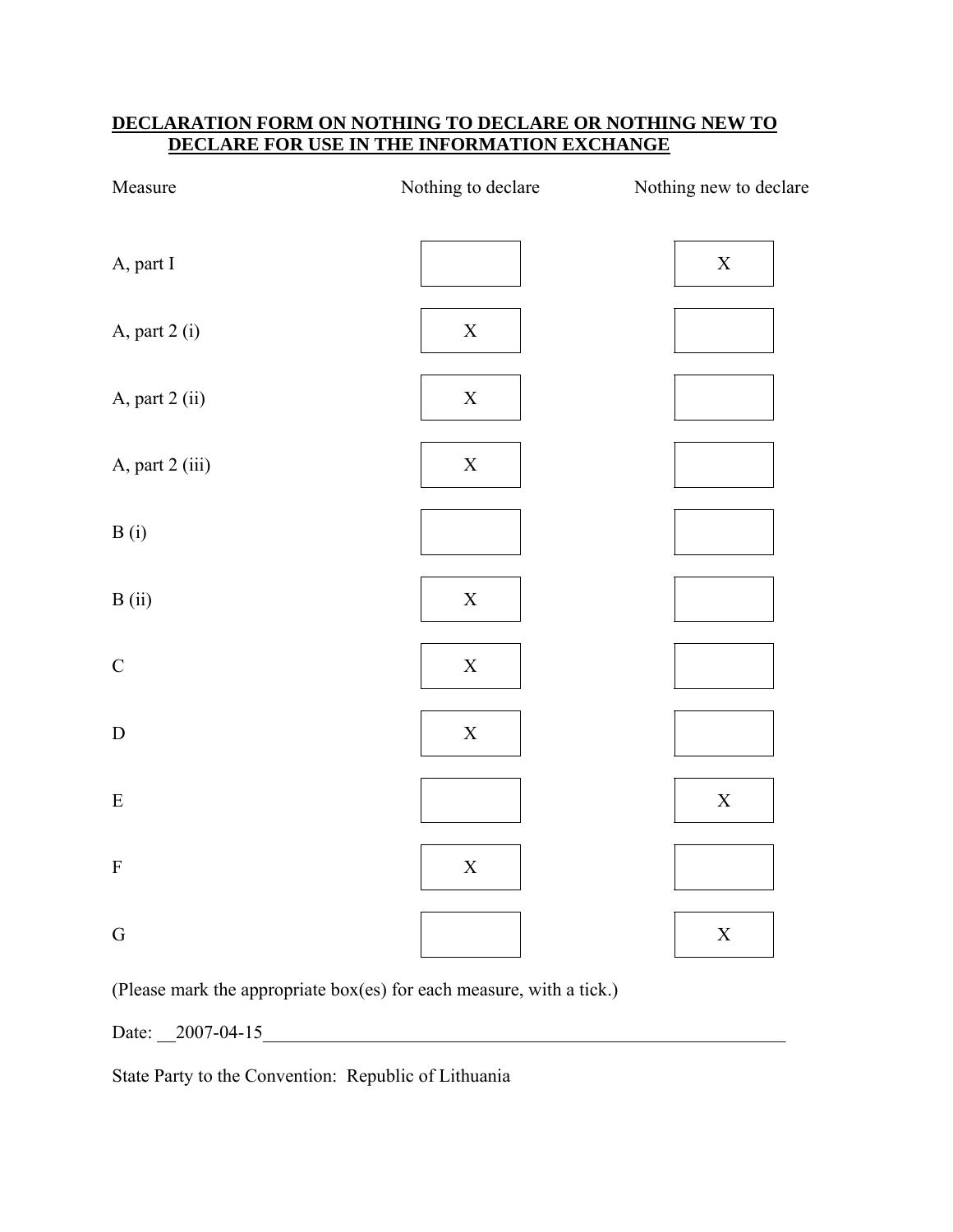### **CONFIDENCE BUILDING MEASURE A (Part I)**

### **Form A, part 1**

### **Exchange of data on research centres and laboratories**<sup>1</sup>

| 1.                                                                                                                                                 | Name(s) of facility <sup>2</sup><br><b>Health Centre</b>                                                                                             | Microbiological Laboratory of Vilnius Public       |  |
|----------------------------------------------------------------------------------------------------------------------------------------------------|------------------------------------------------------------------------------------------------------------------------------------------------------|----------------------------------------------------|--|
| $\overline{2}$ .                                                                                                                                   | Responsible public or private<br>organization or company                                                                                             | Ministry of Health                                 |  |
| 3.                                                                                                                                                 | Location and postal address                                                                                                                          | $\angle$ Zolyno str. 36<br>10210 Vilnius Lithuania |  |
| 4.                                                                                                                                                 | Source(s) of financing of the reported activity, including indication if the activity is<br>wholly or partly financed by the Ministry of Defence     |                                                    |  |
|                                                                                                                                                    | Ministry of Health                                                                                                                                   |                                                    |  |
| 5.                                                                                                                                                 | Number of maximum containment units <sup>3</sup> within the research centre and/or laboratory,<br>with an indication of their respective size $(m2)$ |                                                    |  |
|                                                                                                                                                    |                                                                                                                                                      |                                                    |  |
| 6.                                                                                                                                                 | If no maximum containment unit, indicate highest level of protection                                                                                 |                                                    |  |
|                                                                                                                                                    | $\qquad \qquad \text{level } 3$                                                                                                                      |                                                    |  |
| 7.                                                                                                                                                 | Scope and general description of activities, including type(s) of micro-organisms and/or<br>toxins as appropriate                                    |                                                    |  |
| Public health purposes: diagnosis of infectious deseases such as Antrax, Cholera,<br>Brucellosis, Listeriosis, Legionellosis, Botulism and others. |                                                                                                                                                      |                                                    |  |
| 1.                                                                                                                                                 | Name(s) of facility <sup>4</sup>                                                                                                                     | Lithuanian AIDS Center Laboratory                  |  |

2. Responsible public or private Ministry of Health organization or company

<u>.</u>

<sup>&</sup>lt;sup>1</sup>The containment units which are fixed patient treatment modules, integrated with laboratories, should be identified separately.

<sup>2</sup>For facilities with maximum containment units participating in the national biological defence research and development programme, please fill in name of facility and mark "Declared in accordance with Form A, part 2 (iii)". <sup>3</sup>In accordance with the 1983 WHO Laboratory Biosafety Manual, or equivalent

<sup>4</sup>For facilities with maximum containment units participating in the national biological defence research and development programme, please fill in name of facility and mark "Declared in accordance with Form A, part 2 (iii)".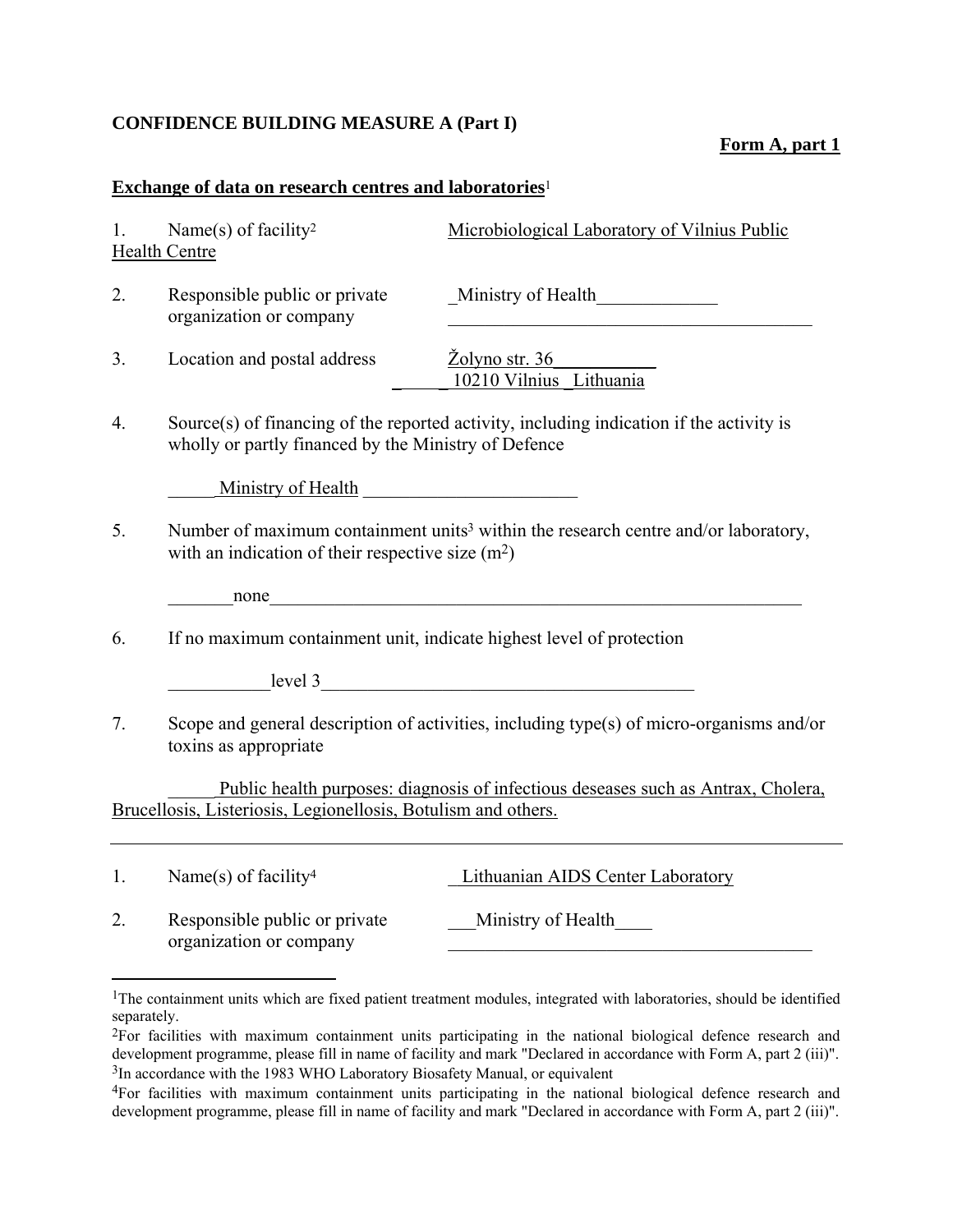| Location and postal address | Vytenio str. 59/37 |
|-----------------------------|--------------------|
|                             | 03209 Vilnius      |
|                             | Lithuania          |

4. Source(s) of financing of the reported activity, including indication if the activity is wholly or partly financed by the Ministry of Defence

Ministry of Health

5. Number of maximum containment units<sup>5</sup> within the research centre and/or laboratory, with an indication of their respective size  $(m^2)$ 

\_\_\_\_\_\_\_\_\_\_\_\_\_\_\_\_\_\_\_\_\_\_\_\_\_None\_\_\_\_\_\_\_\_\_\_\_\_\_\_\_\_\_\_\_\_\_\_\_\_\_\_\_\_\_\_\_\_\_\_\_\_\_\_

6. If no maximum containment unit, indicate highest level of protection

Level 2 (size of containment -  $52.39 \text{ m}^2$ )

7. Scope and general description of activities, including type(s) of micro-organisms and/or toxins as appropriate

Tested pathogens: HIV, HTLV, enteroviruses and poliomielytis, influenza and parainfluenza, measles, rubella, herpes infections, viral haemorrhagic fevers, parasitoses, tick born diseases, etc.

| 1. | Name(s) of facility <sup>6</sup>                         | National Veterinary laboratory              |
|----|----------------------------------------------------------|---------------------------------------------|
| 2. | Responsible public or private<br>organization or company | National Food and Veterinary Service        |
| 3. | Location and postal address                              | J.Kairiūkščio 10<br>08409 Vilnius Lithuania |

4. Source(s) of financing of the reported activity, including indication if the activity is wholly or partly financed by the Ministry of Defence

National Food and Veterinary Service

5. Number of maximum containment units<sup>7</sup> within the research centre and/or laboratory, with an indication of their respective size  $(m^2)$ 

none

<u>.</u>

<sup>5</sup>In accordance with the 1983 WHO Laboratory Biosafety Manual, or equivalent

<sup>6</sup>For facilities with maximum containment units participating in the national biological defence research and development programme, please fill in name of facility and mark "Declared in accordance with Form A, part 2 (iii)". 7In accordance with the 1983 WHO Laboratory Biosafety Manual, or equivalent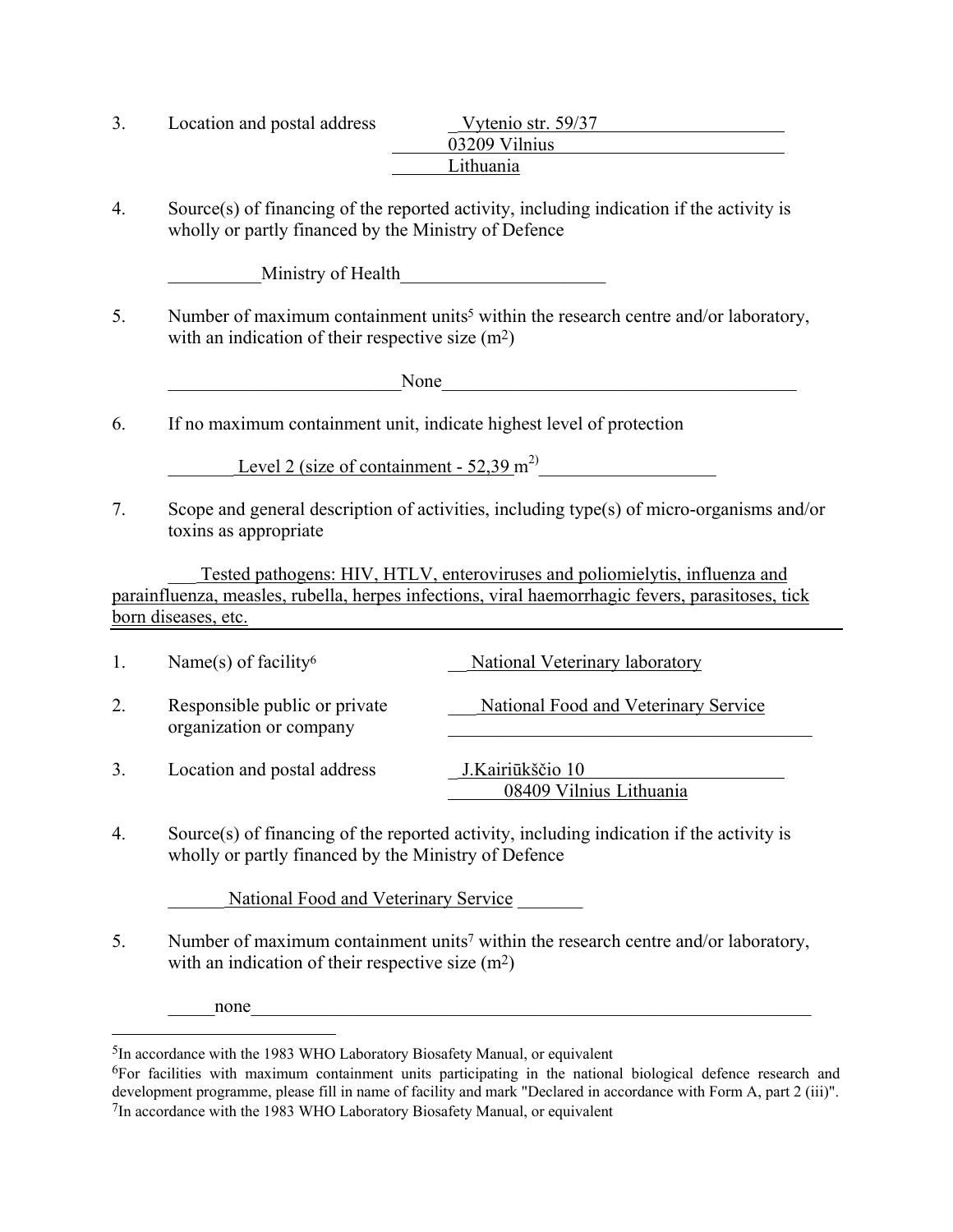6. If no maximum containment unit, indicate highest level of protection

devel 2

7. Scope and general description of activities, including type(s) of micro-organisms and/or toxins as appropriate

Rabies, Leptospyrosis, Anthrax, Tuberculosis, Brucelosis, Salmonellosis and other viral and bacterial diseases of animals

#### **Form A, part 2 (i)**

#### **National biological defence research and development programme Declaration**

Is there a national programme to conduct biological defence research and development within the territory of the State Party, under its jurisdiction or control anywhere? Activities of such a programme would include prophylaxis, studies on pathogenicity and virulence, diagnostic techniques, aerobiology, detection, treatment, toxinology, physical protection, decontamination and other related research.

No

If the answer is Yes, complete Form A, part 2 (ii) which will provide a description of the programme.

**Form A, part 2 (ii)**

#### **National biological defence research and development programme**

NSTR

#### **Form A, part 2 (iii)**

#### **National biological defence research and development programme**

**NSTR** 

#### **Form B (i)**

#### **Background information on outbreaks of reportable infectious diseases**

This is in accordance with the WHO International Statistical Classification of Diseases and Related Health Problems, 10th Revision Certain infectious and parasitic diseases in Lithuania for 2006

**WHO Classification of Disease Case per year**  (1) Human diseases (number of cases per year)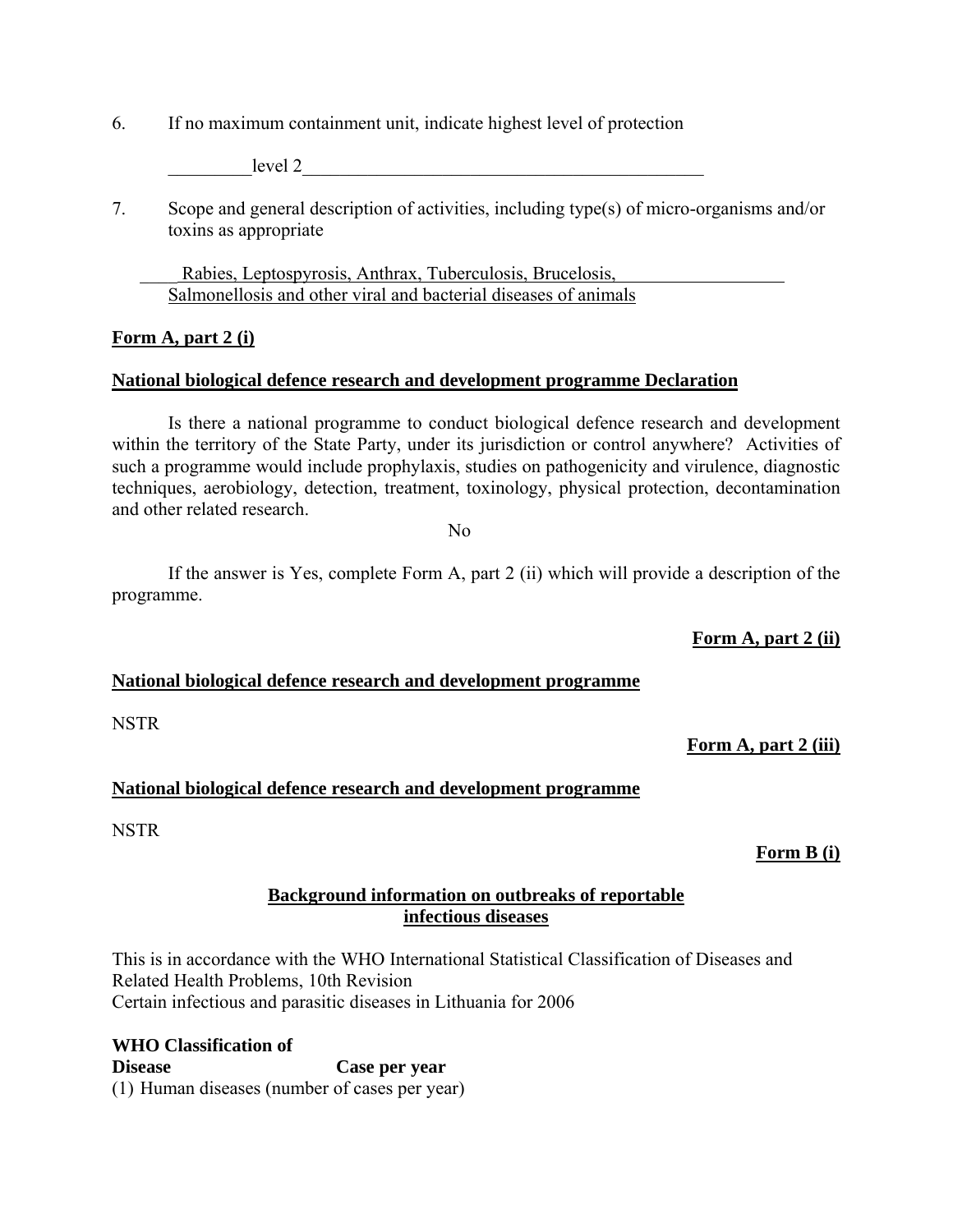| <b>Diseases</b>                     | 2006             |
|-------------------------------------|------------------|
| <b>AIDS</b>                         | 13               |
| Amebiasis                           | 23               |
| <b>Botulism</b>                     | 3                |
| <b>Brucellosis</b>                  | $\overline{0}$   |
| Campylobacteriosis                  | 624              |
| Chancroid                           |                  |
| Chicken-pox                         | 15941            |
| Chlamydial infections               | 556              |
| Cholera                             | $\boldsymbol{0}$ |
| Diphteria                           | $\overline{0}$   |
| Giardiasis                          | 17               |
| Gonococcal infections               | 437              |
| Gonococcal ophtalmia neonatorum     | n.a.             |
| H.Influenzae B (invasive)           | 11               |
| Hepatitis A                         | 99               |
| Hepatitis B                         | 107              |
| Hepatitis $\overline{C}$            | 62               |
| Hepatitis non A-non B               | 0                |
| Hepatitis other unspecified viral   |                  |
| Legionellosis                       | 5                |
| Leprosy                             | $\boldsymbol{0}$ |
| Listeriosis                         | $\overline{4}$   |
| Malaria                             | $\boldsymbol{0}$ |
| Measles                             | $\mathbf{1}$     |
| Pneumococcal meningitis             | 8                |
| Other bacterial meningitis          | 55               |
| Viral meningitis                    | 308              |
| Meningococcal infections            | 77               |
| Mumps                               | 74               |
| Paratyphoid                         | $\overline{c}$   |
| Pertussis                           | 6                |
| Plague                              | $\overline{0}$   |
| Poliomelitis                        | $\overline{0}$   |
| Rabies                              | 0                |
| Rubella                             | 110              |
| Congenital rubella                  | $\boldsymbol{0}$ |
| Salmonellosis                       | 3557             |
| Shigellosis                         | 203              |
| Syphilis, Congenital                | $\overline{2}$   |
| Syphilis, Early Latern              | 336              |
| Other Syphilis                      | n.a.             |
| Tetanus                             | 3                |
| Trichinellosis                      | 20               |
| Tuberculosis                        | 1256             |
| Typoid fever                        | 4                |
| Verotoxigenic E.coli infection 0157 | $\boldsymbol{0}$ |
| <b>Yellow Fever</b>                 | $\boldsymbol{0}$ |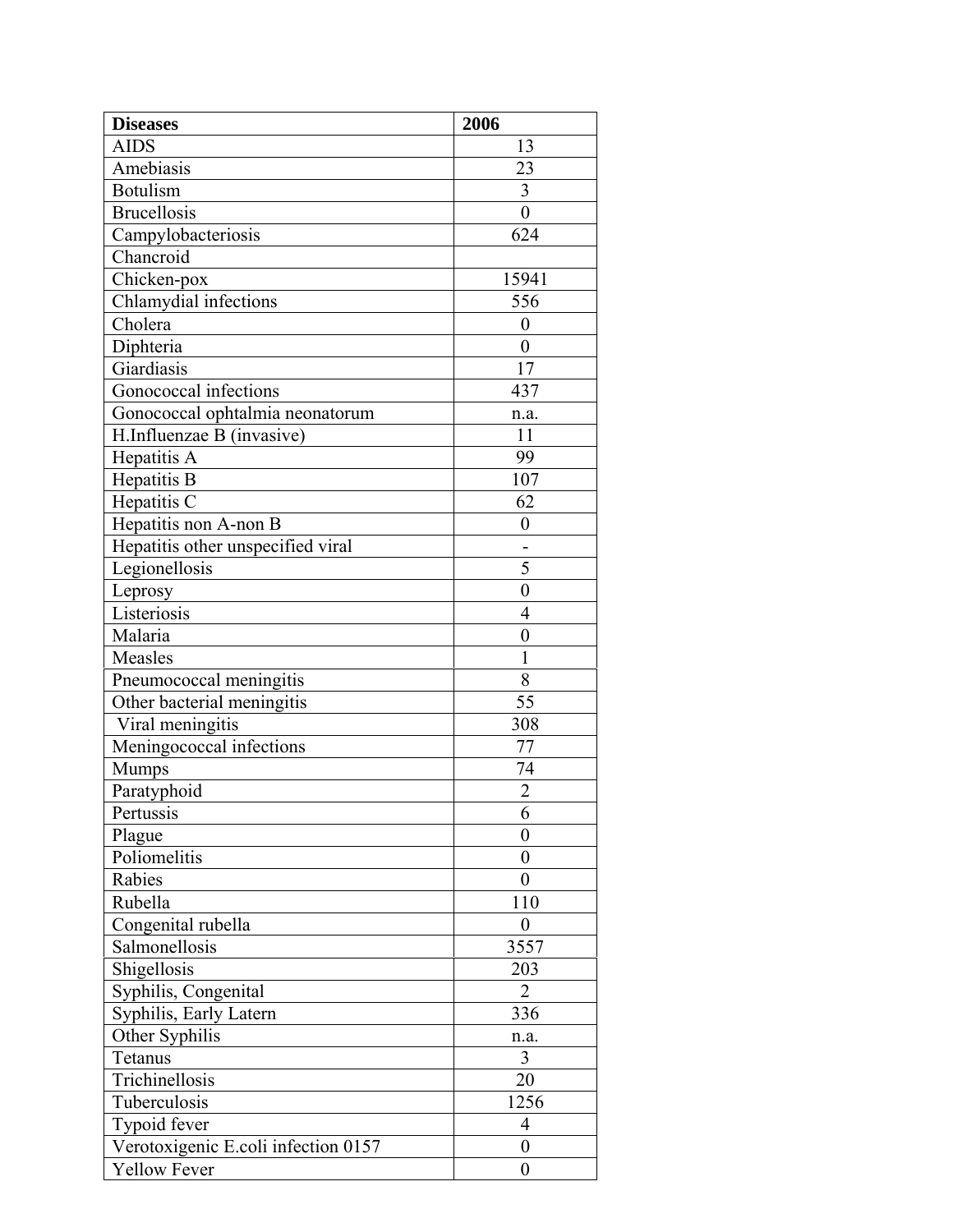Lithuania

# Background information on outbreaks of reportable infectious diseases

(2) Human diseases (outbreaks)

| <b>Diseases</b>                       | 2006 m. |
|---------------------------------------|---------|
| Shigellosis                           |         |
| Salmonellosis                         |         |
| Trichinellosis                        |         |
| Staphylococcall infection (S. aureus) |         |
| Tick-borne encephalities              |         |
| Rotoviral infection                   | 66      |
| Not confirmed ethiology               |         |

# **Form B (ii)**

# **Information on outbreaks of infectious diseases and similar occurrences, that seem to deviate from the normal pattern**

NSTR

# 4. **CONFIDENCE-BUILDING MEASURE "C":**

# **- Encouragement of publication of results and promotion of use of knowledge** NSTR

**Form D**

# **Active promotion of contacts**

1. Planned international conferences, symposia, seminars, and other similar forums for exchange

NSTR

2. Information regarding other opportunities

NSTR

Form B (i)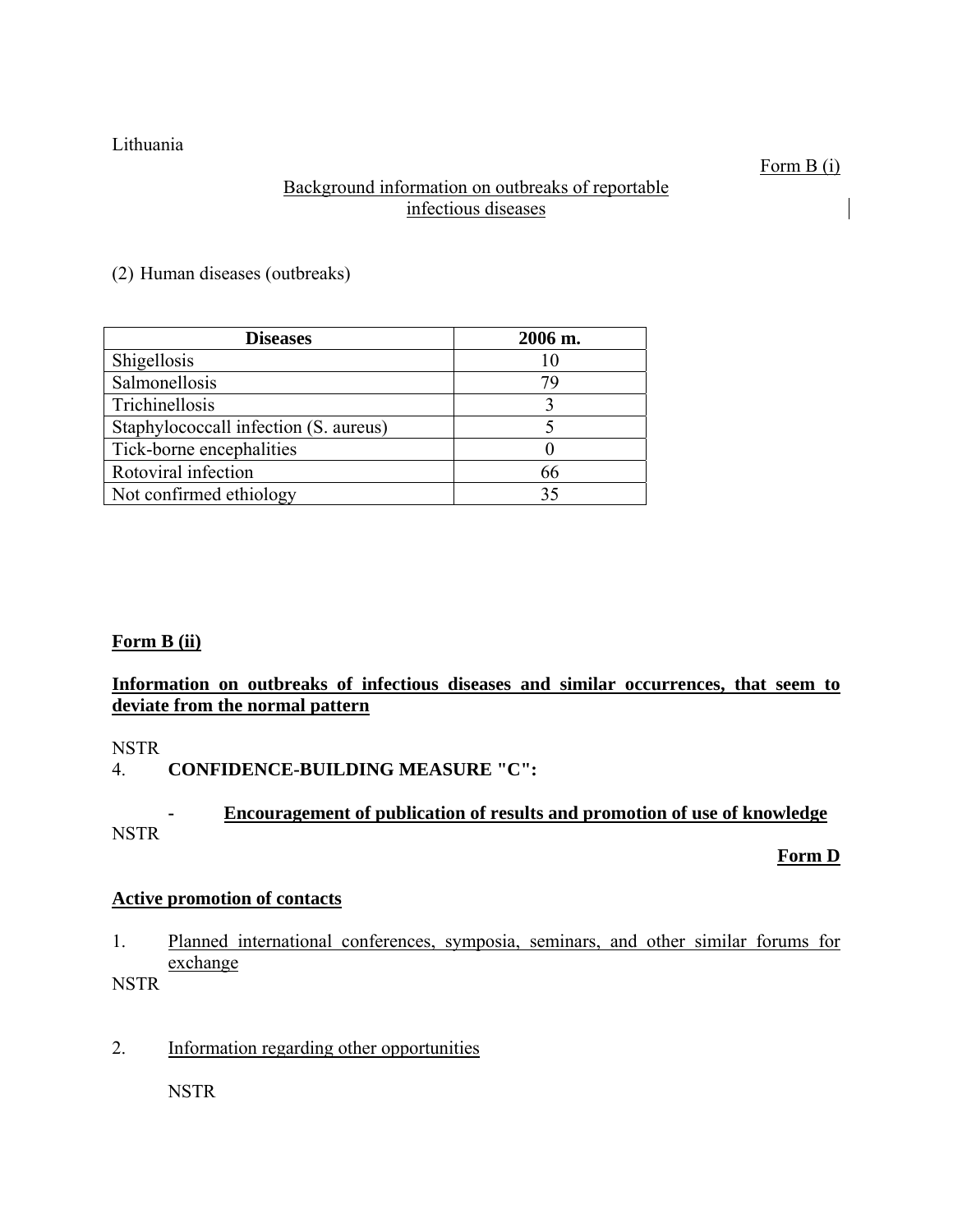# **Form E**

# **Declaration of legislation, regulations and other measures**

| Relating to |                                                                                                                                                                                                       | Legislation | Regulations | Other<br>measures | Amended<br>since last<br>year |
|-------------|-------------------------------------------------------------------------------------------------------------------------------------------------------------------------------------------------------|-------------|-------------|-------------------|-------------------------------|
| (a)         | Development, production<br>stockpiling, acquisition<br>or retention of microbial<br>or other biological agents,<br>or toxins, weapons, equip-<br>ment and means of delivery<br>specified in Article I | YES         | <b>YES</b>  | <b>YES</b>        | N <sub>O</sub>                |
| (b)         | Exports of micro-organisms* YES<br>and toxins                                                                                                                                                         |             | <b>YES</b>  | <b>YES</b>        | NO                            |
| (c)         | Imports of micro-organisms <sup>*</sup><br>and toxins                                                                                                                                                 | <b>YES</b>  | YES         | YES               | NO                            |

1

<sup>\*</sup> Micro-organisms pathogenic to man, animals and plants in accordance with the Convention.